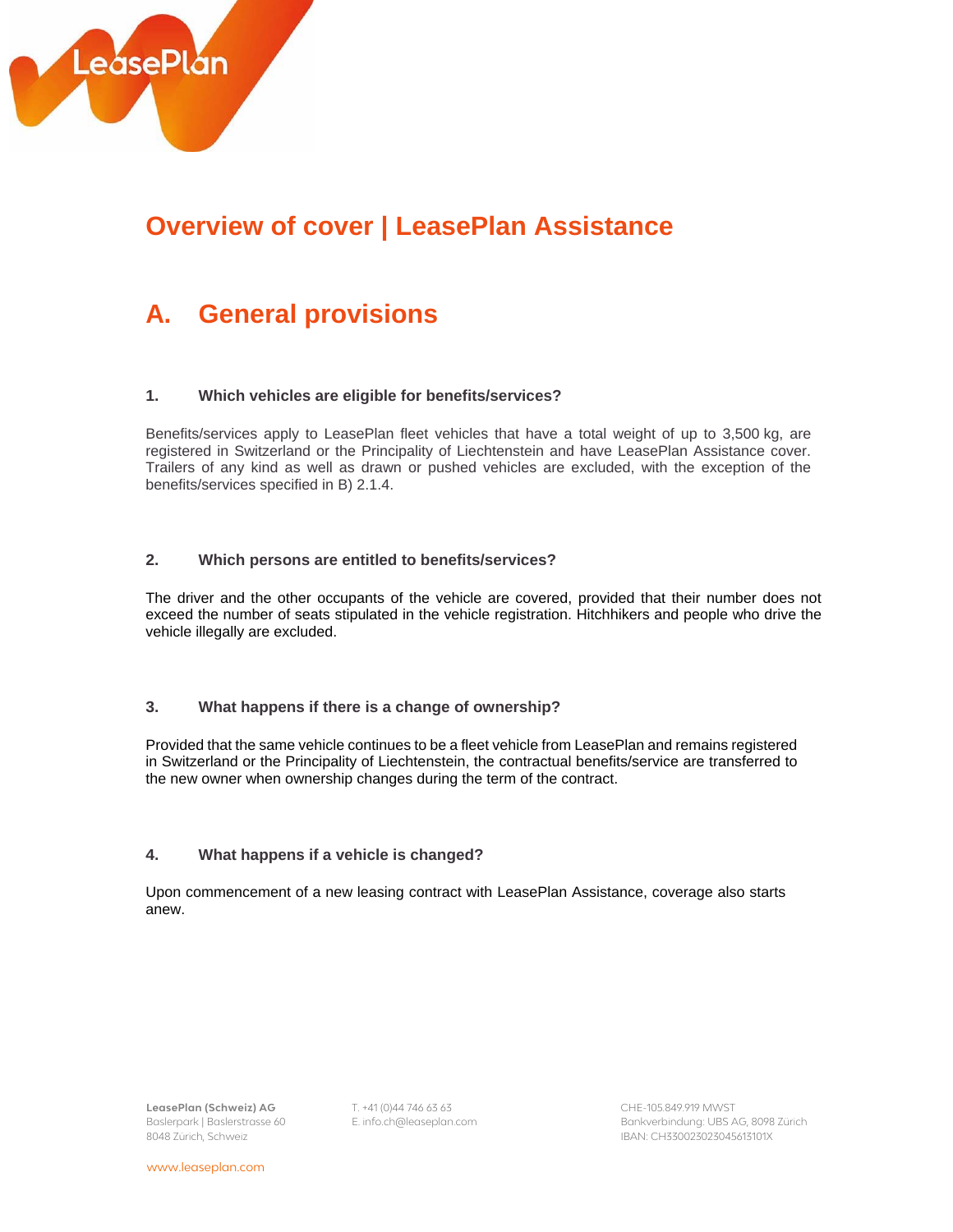

#### **5. Where does the cover apply?**

Cover extends to damaging events occurring in Switzerland and the Principality of Liechtenstein, in the European states listed on the "Green Card" (the international insurance card for motor vehicles) and including the entire territory of the former Socialist Federal Republic of Yugoslavia) as well as in the countries bordering on the Mediterranean and the Mediterranean island states. Cover is not interrupted if the vehicle is transported by sea, provided the place of departure and the place of arrival are within the territory covered.

#### **6. How long is the cover valid for?**

Cover commences on the day the lease starts and lasts for as long as the vehicle has a valid lease contract, including LeasePlan Assistance, with LeasePlan.

#### **7. When will there be no cover?**

There shall be no cover for cases that occur in connection with:

- armed conflicts of any kind;
- unrest of any kind, unless the persons covered prove that the loss is not related to the aforementioned incidents;
- participation in races, rallies and similar racing or training rides on race tracks, circuits or in traffic areas that are used for such purposes;
- participation in training rides or competitions off-road or in sports driving training courses;
- if at the time of the loss event the vehicle is in a condition that does not comply with the applicable provisions of the traffic regulations;
- if the vehicle is used by a driver who does not have a valid driving license or by a driver who is not accompanied by the legally prescribed license holder;
- theft (including joyrides) or misappropriation of the vehicle;
- damage arising from journeys prohibited by law or the authorities;
- intentional execution of crimes, offences or attempts to do so;
- drunkenness (definition and assessment according to official authorities), drug abuse or misuse of medication, suicide or attempted suicide;
- failure to comply with the instructions in the vehicle operating manual (on-board manual/instructions for use).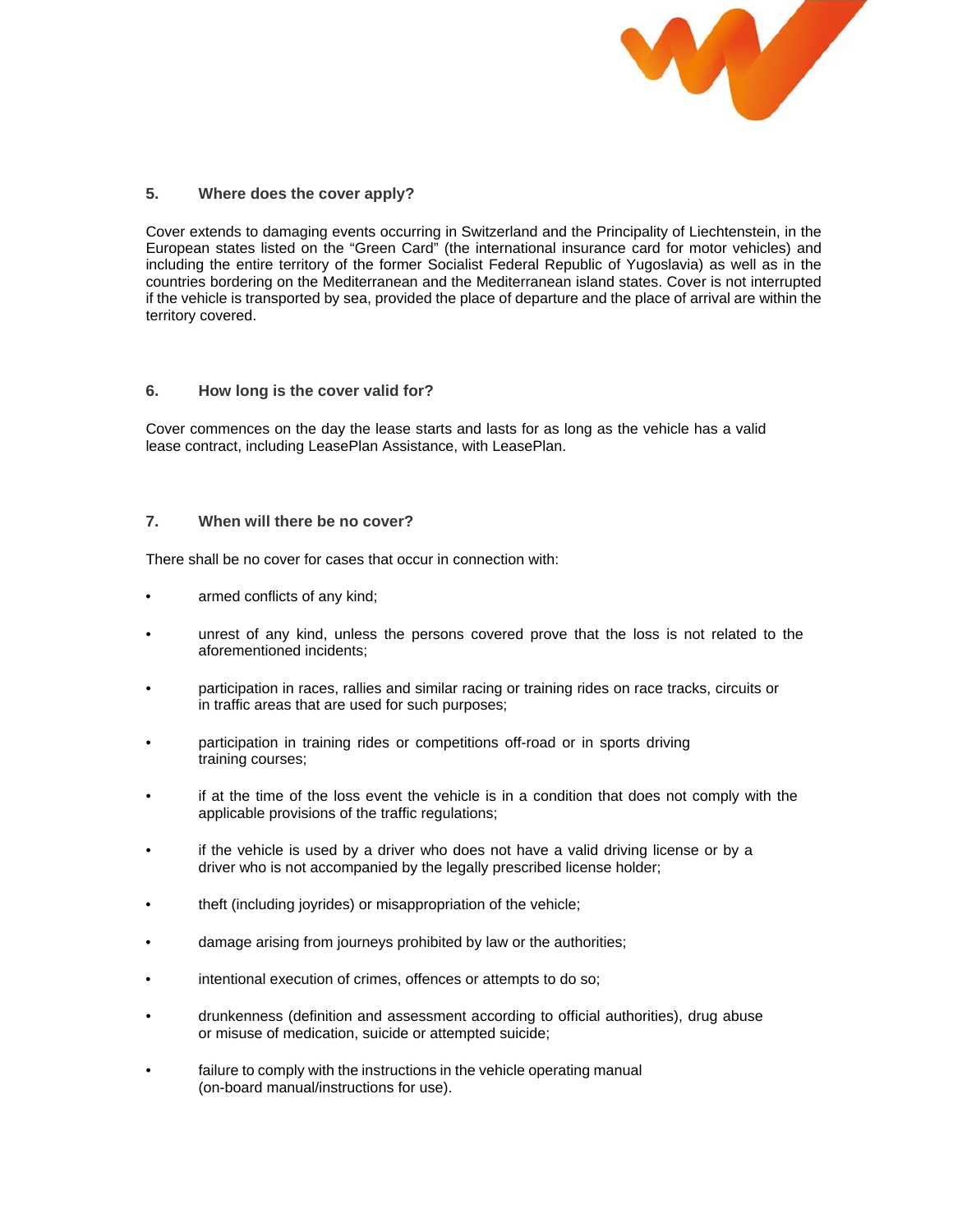

## **8. What applies in the event of damage?**

LeasePlan Assistance must be contacted immediately for any necessary assistance, questions or damage event:

- In Switzerland or in Liechtenstein | Phone 0800 845 625
- From other countries | Phone +41 44 746 64 77
- Written notification should be sent to:

LeasePlan (Switzerland) Ltd, Assistance, Baslerpark | Baslerstrasse 60, CH-8048 Zurich.

#### **9. No entitlement to cover**

There is no entitlement with regard to LeasePlan Assistance for benefits/services not organised, arranged or carried out via LeasePlan Assistance.

#### **10. What happens if behavioural obligations are breached?**

If the required or necessary obligations of reporting, informing or behaving are not met, the cover can be reduced or rejected by the provider of coverage.

## **11. Which place of jurisdiction applies?**

The place of jurisdiction is the city of Zurich.

## **12. Who is responsible for the benefits/services?**

Benefits/services (costs) are borne by:

LeasePlan (Switzerland) Ltd, Baslerpark | Baslerstrasse 60, CH-8048 Zurich.

Terms and Conditions / 2019 Edition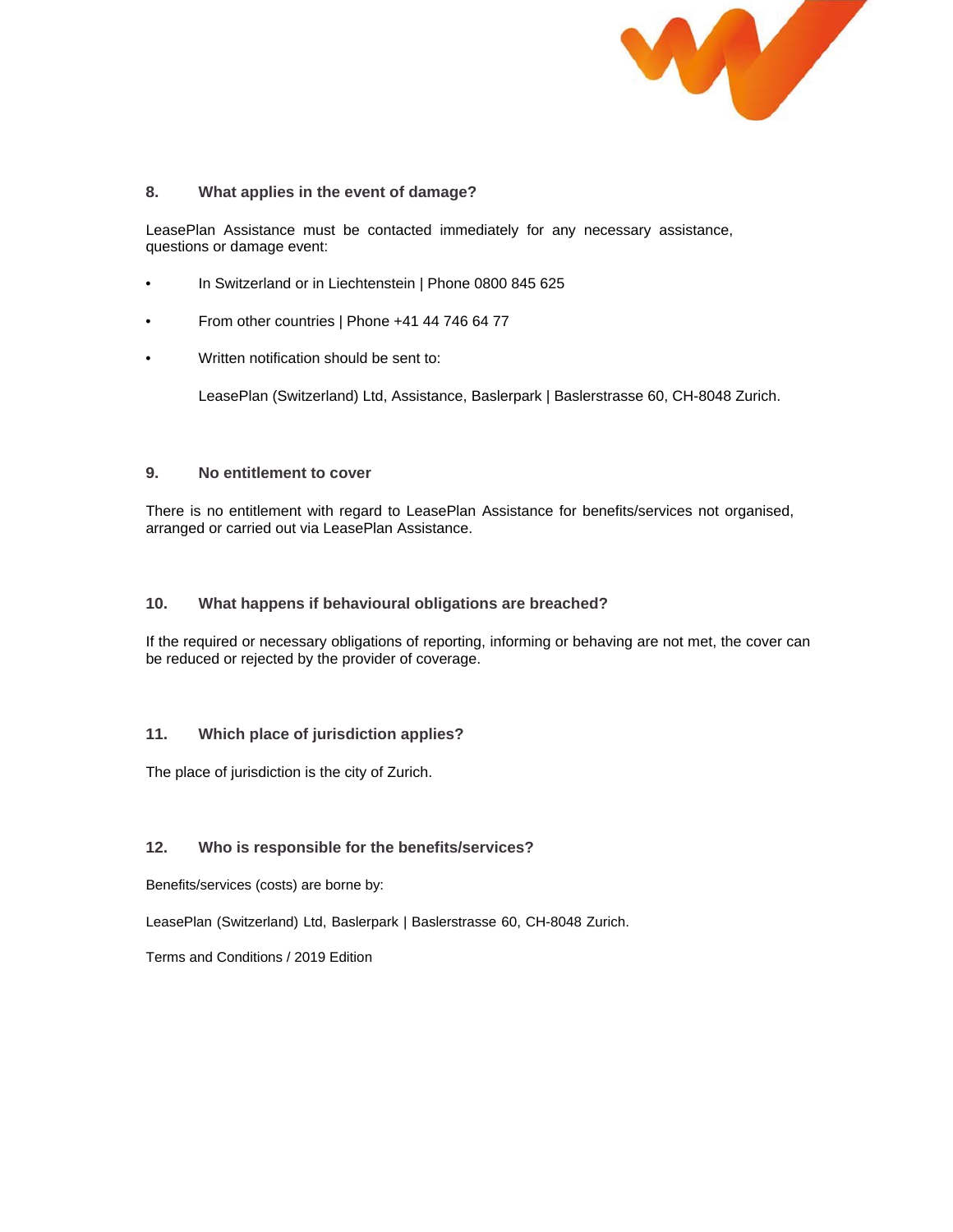

# **B. Vehicle-related cover**

## **1. Which incidents are eligible for cover?**

Cover extends to cases in which the vehicle is no longer operational or roadworthy as a result of breakdown, collision, theft or attempted theft, wanton or malicious damage (as defined in the terms of the third party, fire and theft insurance), as a result of force majeure or fire or glass breakage (windscreen, rear window, side windows). A breakdown means sudden, unforeseen failure of the vehicle as a result of an electrical or mechanical defect, which makes it impossible to continue the journey, Keys that have been forgotten inside the vehicle, tyre damage, battery failure, lack of fuel and incorrect fuelling are also considered breakdowns. Winter assistance does not count as a breakdown or accident (shovelling and pulling out snowed-in, parked vehicles, installing snow chains, assistance with starting on icy or snowy roads, etc.).

## **2. What cover is provided?**

## **2.1 Basic cover**

## **2.1.1 Breakdown/accident assistance**

Organisation and payment of costs for the vehicle to be restored to working order, as long as this is at the place where the damage occurred.

## **2.1.2 Replacement of small parts**

In the event of on-site breakdown assistance, the replacement of small parts will be paid for. Small parts are only those parts that are usually carried by breakdown vehicles (excluding batteries), e.g. cables, clips, hoses, fuses etc.

## **2.1.3 Towing costs/recovery**

Breakdown: Towing costs to the nearest official dealership suitable for repair, excluding repair and material costs. Accident assistance: Towing, recovery and removal of the damaged vehicle to the nearest LeasePlan bodywork partner up to a maximum of CHF 2000.00.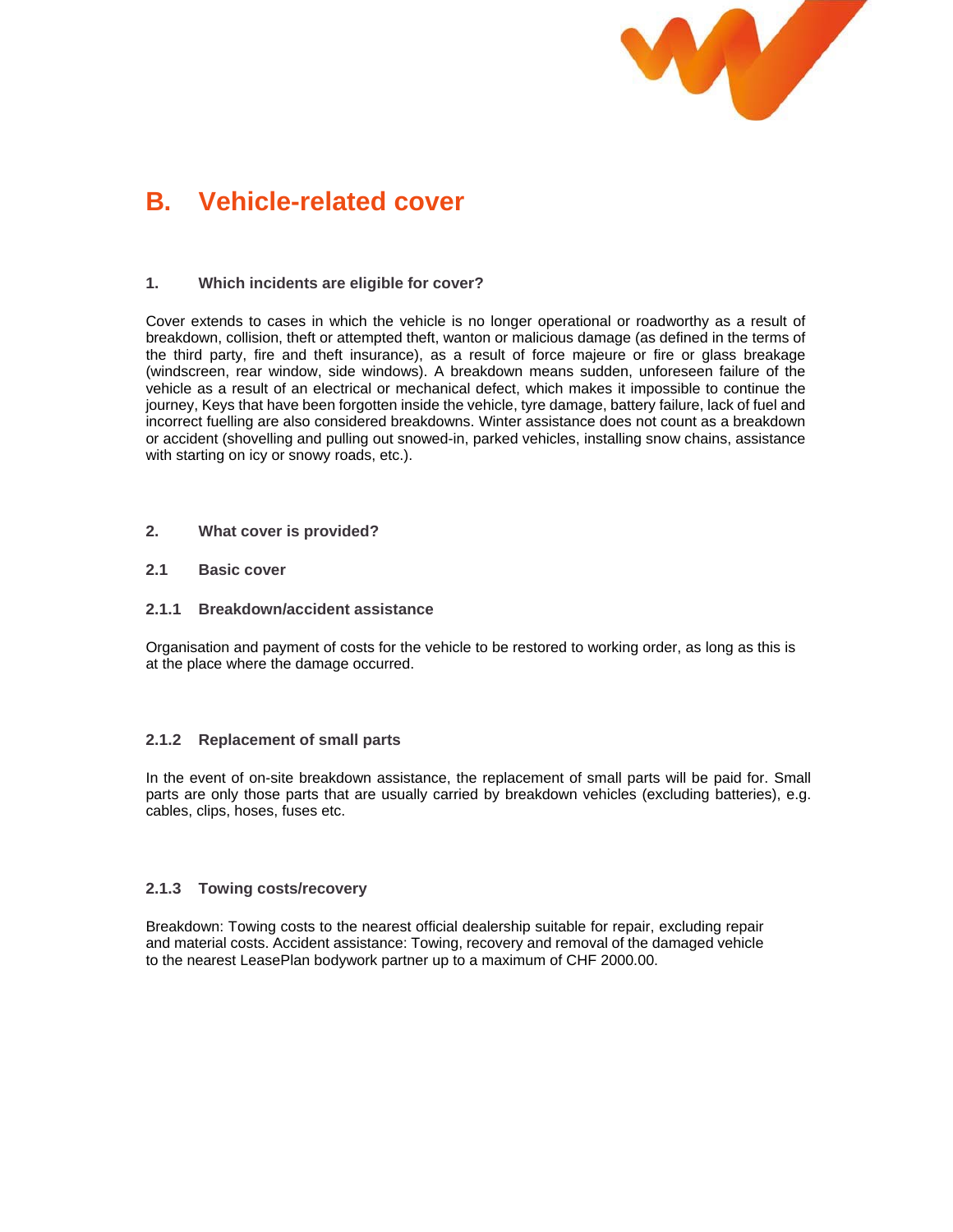

# **2.1.4 Trailer/caravan**

Transport of the legally approved trailer or caravan towed by the damaged vehicle to the same local garage.

## **2.1.5 Storage**

If the vehicle needs to be parked at a secure location before repairs or collection, we will cover the costs up to CHF 100 per incident.

## **2.1.6 Forwarding expenses for spare parts for incidents abroad**

The shipping costs for spare parts are covered, excluding the cost of the parts themselves.

## **2.1.7 Breakdown to or with mechanical or electronic vehicle key**

For vehicle keys that are in the locked vehicle or an electronic locking device that can no longer be opened, the costs required for repairing the key breakdown on site will be replaced. The same applies to stolen vehicle keys (police report required) and damaged vehicle keys. Costs caused by lost or misplaced vehicle keys are not covered.

## **2.1.8 Fuel-related breakdown**

The cost of repairing a fuel-related breakdown (the vehicle comes to a standstill due to running out of fuel or the wrong fuel was used) are covered. The costs for fuel and for consequential damage caused by incorrect filling such as damage to the engine and catalytic converter, for example, are not covered.

## **2.2 Additional cover**

If the vehicle's roadworthiness and road safety cannot demonstrably be restored on the same day, the occupants are entitled to the following cover: